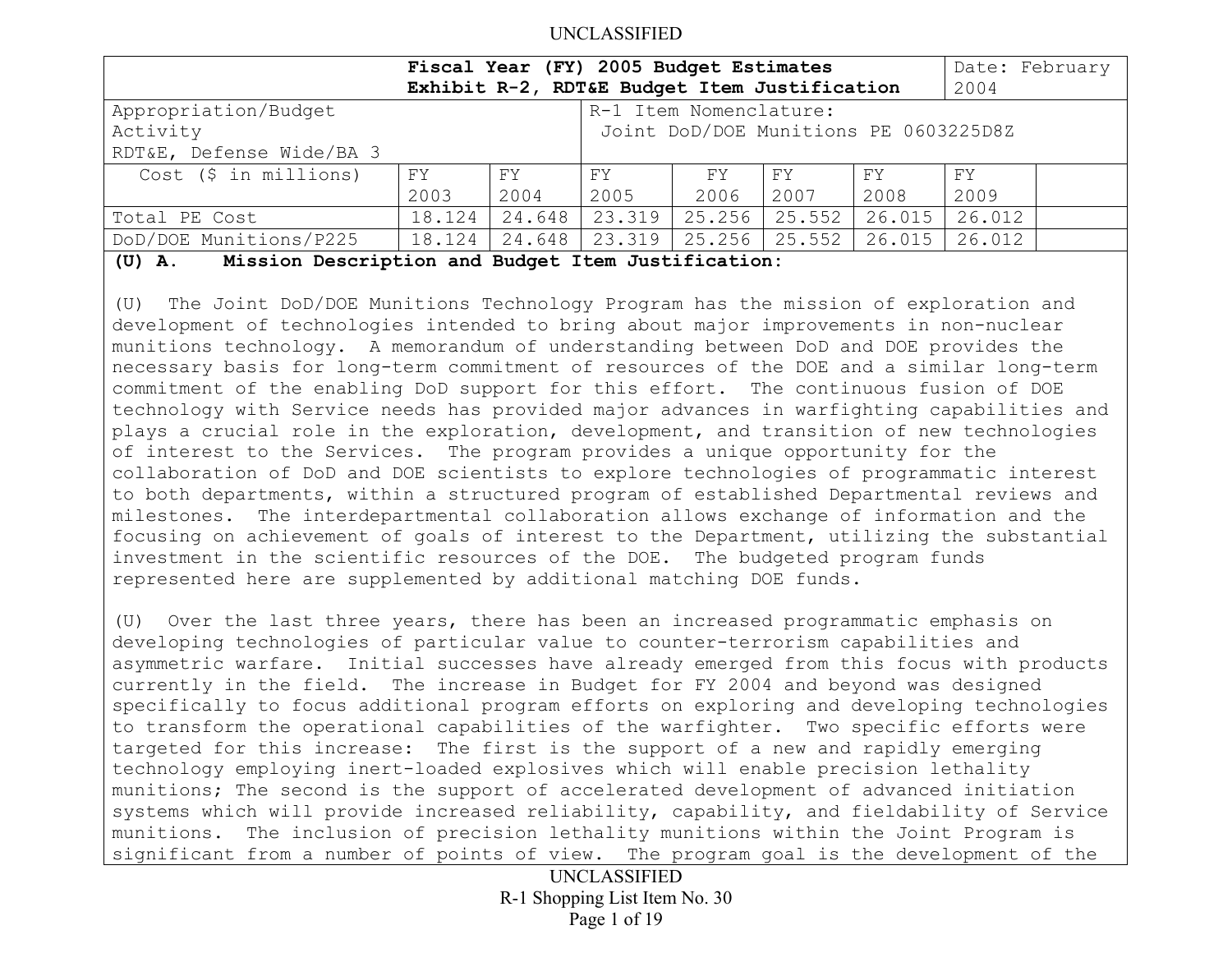understanding as well as the demonstration of the capability for a precision lethality munition, which combines substantially increased lethality within a prescribed region, with a low collateral damage beyond that region. Other anticipated characteristics of the precision lethality munitions are a reduced size over current munitions and satisfaction of insensitive munition requirements. The attainment of this goal requires simultaneous developments in the multiple program areas of energetic materials, computations and modeling, composites, penetration and warhead technology. This integrated effort within the Joint Program is a new approach which we believe will speed the transition of new technology through the development process. This effort has the strong support of all the Services and Special Operations Command. The advanced initiation systems effort is intended to develop a capability for the rapid fabrication and evaluation of multi-point initiation systems, which are critical to miniature, adaptable output munitions. The capability will greatly reduce the time and cost to design, develop, and implement the required advanced initiation systems. All Services have needs for the miniature, highly reliable, and adaptable initiation systems targeted by this development effort.

(U) The program effort is divided into five technology areas of interest to Department munitions, each of which is described below. The names of some of the technology areas have been modified to better reflect the content of the projects contained within. In addition, some projects have been re-allocated among the technology areas between FY2003 and FY2004, to better describe the functional area within the munition that will benefit from the project output.

(U) Sensors and fuzing are a critical components in every Department munition system. A fuze must ensure personnel safety by preventing unintended weapon detonation, know when to allow arming of a firing mechanism, detect the target through the use of sensors, and initiate detonation when required. With a growing emphasis on hard target defeat, advanced fuze systems must be able to survive and function in increasingly highervelocity, higher-g penetration environments. One method of surviving high-g environments is through the miniaturization, integration, and/or robust packaging of conventional fuze components such as detonators, switches, transformers, capacitors, and sensors. In support of this technology area this program continues to demonstrate advances in miniaturizing high-voltage Electronic Safe and Arm Devices (ESAD) through research and development of low-energy detonator / booster combinations and miniature capacitive discharge units (CDUs). This focus builds on recent advances in micro-detonic/energetic materials research, and MEMS Safe and Arm Devices (MEMS-SAD). Efforts in this portion of the program generally advance fuze technology development and ultimately provide the DoD

> UNCLASSIFIED R-1 Shopping List Item No. 30 Page 2 of 19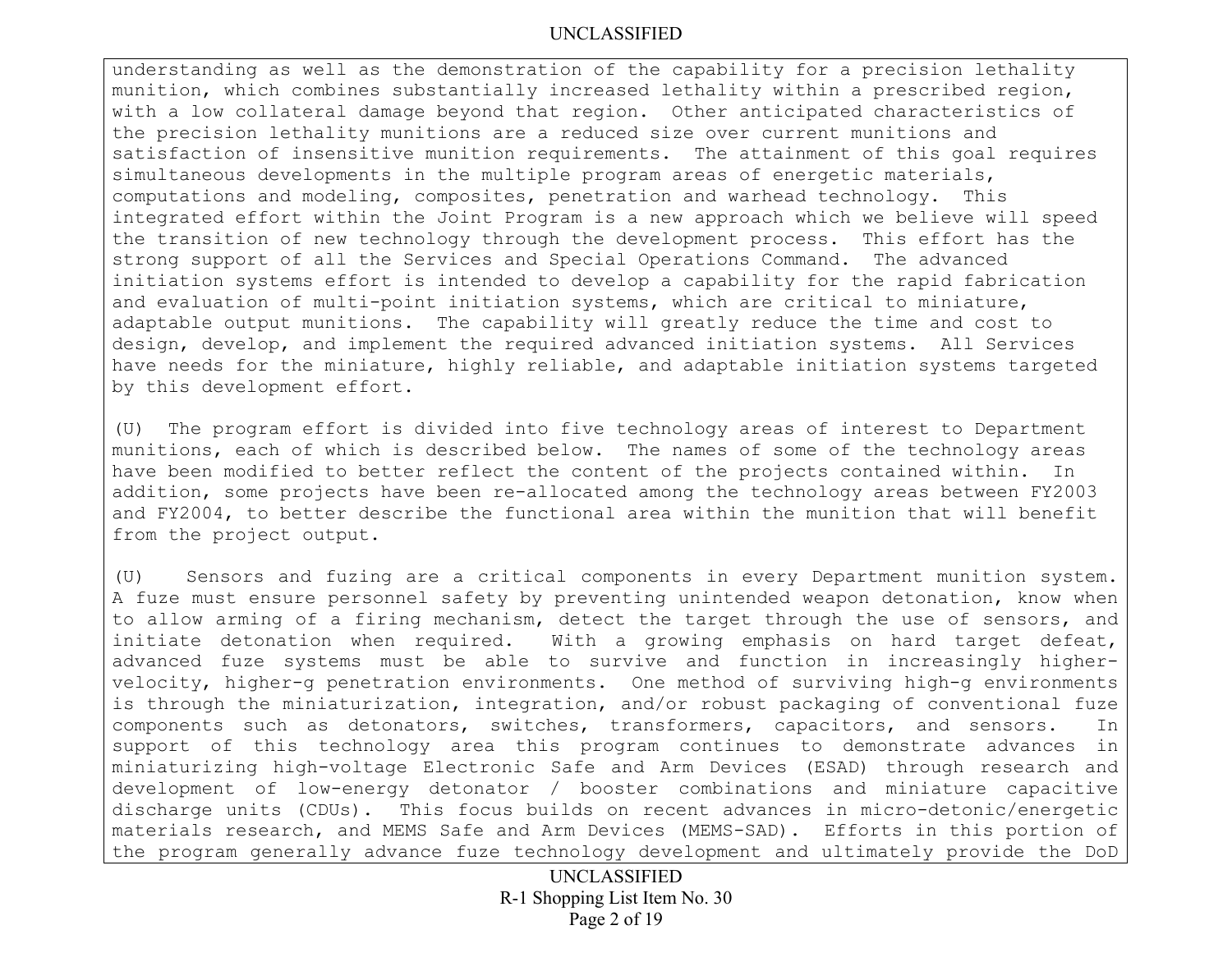and DOE with viable fuzing components for all weapons, particularly hard-target-defeat munitions (penetrators) and small, intelligent low-cost applications (artillery). Over the next five years this portion of the program will work toward demonstrating emerging technologies that support robust, intelligent fuzing that can survive and function in environments exceeding 30,000 G's. Advanced initiation technology is an enabler for the next generation of warheads that will be aimable, target adaptable, and survivable. This area is targeted for increased funding as described above.

(U) There is a growing need in the United States to develop energetic materials (EMs) that, when integrated into munitions, offer advantages of enhanced lethality against a variety of targets. Lighter and/or less bulky munitions significantly impact the logistics burden on military actions. Similarly, a decrease in hazard classification brought about by the use of insensitive energetic materials and better design will greatly decrease transportation and storage logistics costs. Smarter munitions, capable of selectable, differential output, are another boon to military agility. Hence, there is also need for advanced EMs that can be used in small-scale devices such as distributed fuzing systems. In addition, as the intended environments have become more severe, EM's must survive setback forces in guns and severe impact forces in hard-target penetration applications. Work in energetic materials was aligned with the recommendations from the DoD 2000 Weapons Technology Area Review and Assessment (TARA) and is coordinated with the recently established national initiative in advanced energetic materials. This aspect of the program is aimed at developing the next-generation of EMs that have increased energy density over those in our current inventory while remaining insensitive to extreme environments. An additional requirement is that the energy be released in an appropriate time domain to allow optimized coupling to the target. For enhanced lethal effects the energy must be released either in the detonation reaction zone, or early enough in the expansion so that it couples to impulse loading or sustains high temperatures. Material ingredients that contribute to energy release later than that offer no enhancement in lethality. A fundamentally new approach to increasing lethality while simultaneously reducing collateral damage is being investigated. Holding much potential for modern warfighting scenarios, this new material formulation provides increased performance while meeting insensitive munition standards. For microdevices suitable for distributed fuzing systems the requirement on energy release is very exacting in order to sustain reaction propagation in environments with extensive shock and heating losses. Like advanced initiation, advanced energetic materials are enabling technology for the next generation of weapon systems that will be safer, smaller and more lethal.

(U) The ability to accurately predict the behavior of weapons in their operating

UNCLASSIFIED R-1 Shopping List Item No. 30 Page 3 of 19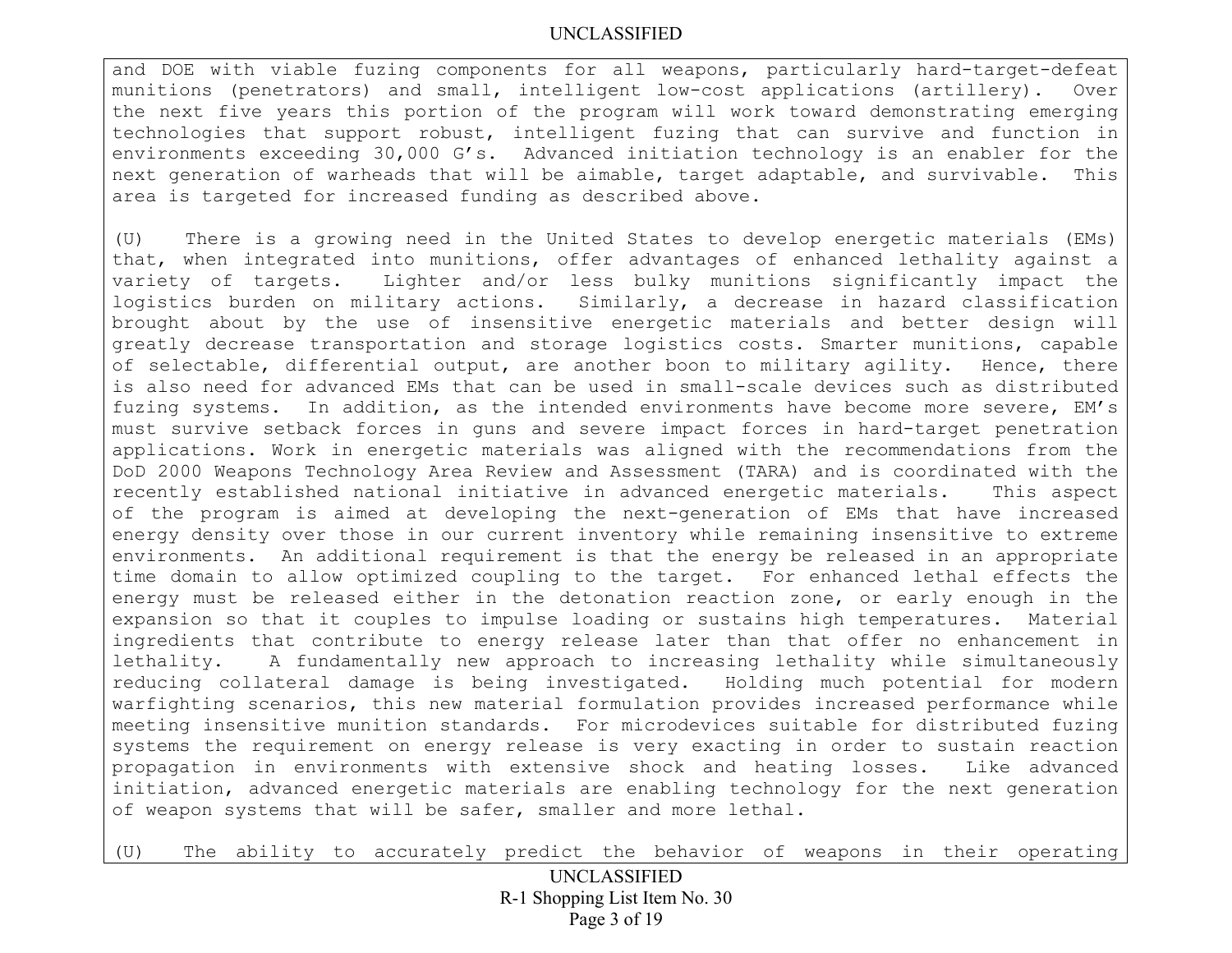environment of extreme pressure, temperature, and velocity is essential to the development of lethal, accurate, and cost effective systems. To meet the needs of the DoD and DOE communities, there is a requirement for validated capabilities using highperformance computing hardware and software that are sufficient to carry out a broad class of continuum mechanics simulations where shock waves, nonlinear dynamics, and multi-material gas dynamics are important. In particular, this aspect of the program focuses on numerical and algorithmic improvements to enhance our problem solving capabilities for munitions development, advanced energetics, and target lethality predictions with significantly improved material models that accurately represent the material in dynamic states. Three general classes of codes offer solutions to the varied requirements posed by the defense community in the shock analysis regime. Eulerian shock physics tools are effective for a large number of conventional weapons and advanced energetics related simulations. Anywhere there is very large material deformation and turbulent mixing, Eulerian formulations are the most efficient. A second class of codes addresses the large, nonlinear dynamics that can be important for weapons design and development. Such Lagrangian calculations provide design information that complements information provided by the Eulerian shock physics codes. For example, many penetration problems involve detailed structural mechanics that are not appropriate for Eulerian codes. A third class of tools combines capabilities by using arbitrary Lagrangian-Eulerian (ALE) algorithms to solve the conservation equations appropriate for shock analysis. This class of codes performs a range of simulations such as penetration mechanics, thermal cook-off, and fragment impact where multi-physics phenomena descriptions are required across a wide range of time scales, which cannot be addressed adequately with either Eulerian or Lagrangian codes. These codes and associated validated material models represent the future in modeling complex dynamics encountered in a broad spectrum of applications across the defense community. To date, the Department utilization of these capabilities is primarily in the S&T community. It is desirable to extend developing modeling and simulation tools into the engineering design community and this program will continue to provide supporting computational tools.

 (U) There is a worldwide trend to harden more military facilities. Increasingly, these are being buried in layered earth and concrete "cut and cover" constructions, tunneled into mountainsides, or mined into rock far beneath the earth's surface. Buried structures accounted for a significant number of targets attacked by our forces during the Gulf, Afghanistan, and Iraq wars, and much of our military planning is being devoted to defeating them. A major thrust of this program continues to be hard target defeat. As hard target weapons evolve, several technical issues need to be addressed.

> UNCLASSIFIED R-1 Shopping List Item No. 30 Page 4 of 19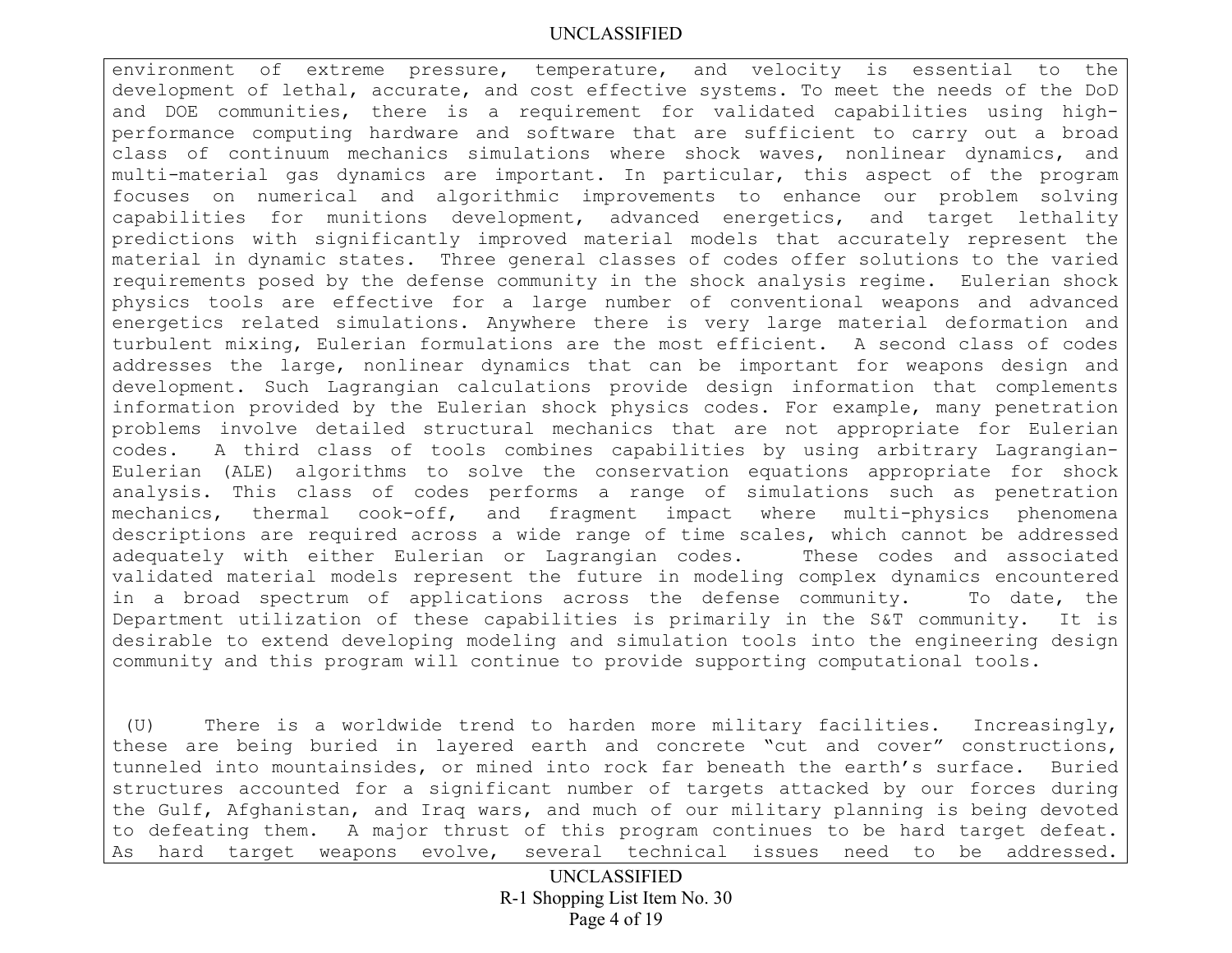Specifically, penetrators striking targets with obliquity or with high angles of attack experience violent dynamic responses that can fail their cases or interfere with the functionality of fuzes. Similarly, oblique, low velocity target impacts can result in ricochet, undesirable shallow trajectories, or bouncing out of the target. In general, new delivery vehicles tend to be smaller and faster, requiring smaller penetrators that carry less payload and must survive more stressing impacts. Developing improved penetrating weapons depends on a solid understanding of the physics of penetration as well as affordable materials and processes to execute new designs that require more strength and durability from the penetrator. Although we can predict penetration depth with acceptable confidence, there are some targets for which we have insufficient data and experience; consequently, predicting the path a penetrator will take and whether it will survive is much less certain. This program provides a fundamental penetration technology base that addresses many of these issues and enables our future strike weapons. Additionally, warhead concepts which greatly extend the current range of capabilities in speed and tailored target effects are being explored. With increasing emphasis and interest in defeating targets of military interest in civilian areas, and of defeating and neutralizing WMD facilities, the application of energy to target must be thoroughly controlled and understand. This requirement places need demands on warhead output, which are being pursued under this program.

(U) DoD and DOE efforts toward munitions lifecycle technologies including stockpile aging, surveillance, demilitarization and disposal are coordinated under the auspices of this program. The Department has a large and growing inventory of conventional munitions in its demilitarization stockpile. Currently, the stockpile includes more than 400,000 tons and it is expanding by about 70,000-100,000 tons per year. As the long term focus for demilitarization and disposal in DoD turns from open-burn and open-detonation to resource recycle and recovery, alternative technologies are required to turn waste materials into useful products. The technologies developed in this portion of the program enhance DoD capabilities to field safe, cost-effective processes for disposal, resource recovery, and reutilization of munitions and munitions components. For an aged weapons stockpile that has not reached end of useful life, reliability and surety will change with time because of the age-related degradation of constituent materials. Existing stockpile assessment methods typically focus on addressing materials aging and reliability problems after they occur, rather than on anticipating and avoiding future problems or failure mechanisms. The predictive materials aging and reliability portion of this program is focused on improving our ability to understand, measure, predict, and mitigate safety and reliability problems caused by materials aging degradation in weapons systems. Together with complementary demilitarization technologies, this focus provides

> UNCLASSIFIED R-1 Shopping List Item No. 30 Page 5 of 19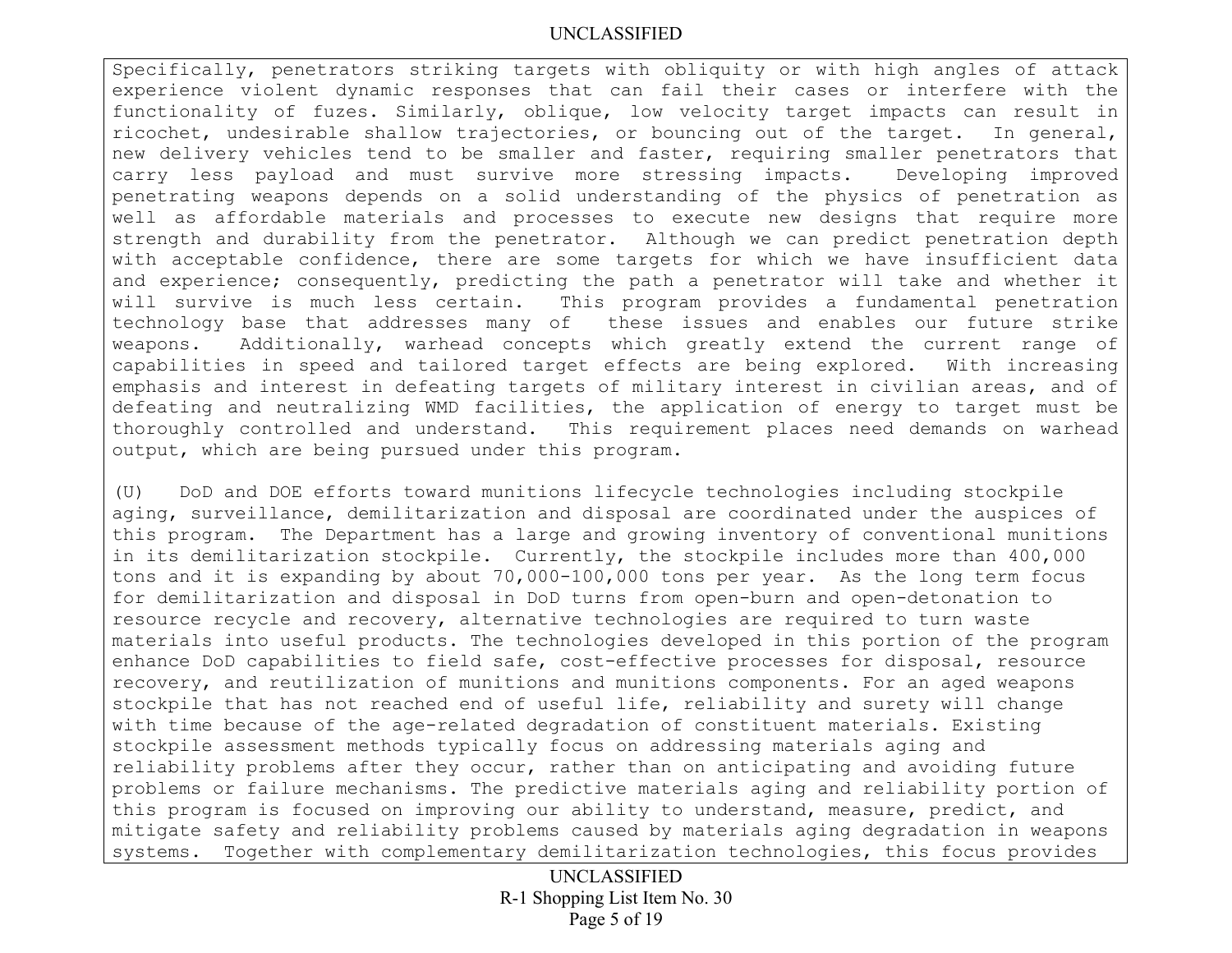a base of scientific knowledge and understanding that enhances the Department's ability to efficiently support the late phases of weapon lifecycle. Efficient management of existing stockpile assets is an economically necessary precursor to weapon system modernization.

### **B. Program Change Summary:**

|                                             | FY 2003 | FY 2004 | FY 2005  |
|---------------------------------------------|---------|---------|----------|
| Previous President's Budget                 | 18.623  | 25.011  | 25.351   |
| Current FY 2005 President's Budget          | 18.124  | 24.648  | 23.319   |
| Total Adjustments                           | $-.499$ | $-.363$ | $-2.032$ |
| Congressional program reductions            |         |         |          |
| Congressional rescissions                   |         |         |          |
| Congressional increases                     |         |         |          |
| Reprogrammings                              |         |         |          |
| SBIR/STTR Transfer                          |         |         |          |
| Other                                       |         | 0.363   | 2.032    |
| Other Program Funding Summary:<br>С.<br>N/A |         |         |          |
|                                             |         |         |          |
| Acquisition Strategy.<br>N/A                |         |         |          |
|                                             |         |         |          |
|                                             |         |         |          |
|                                             |         |         |          |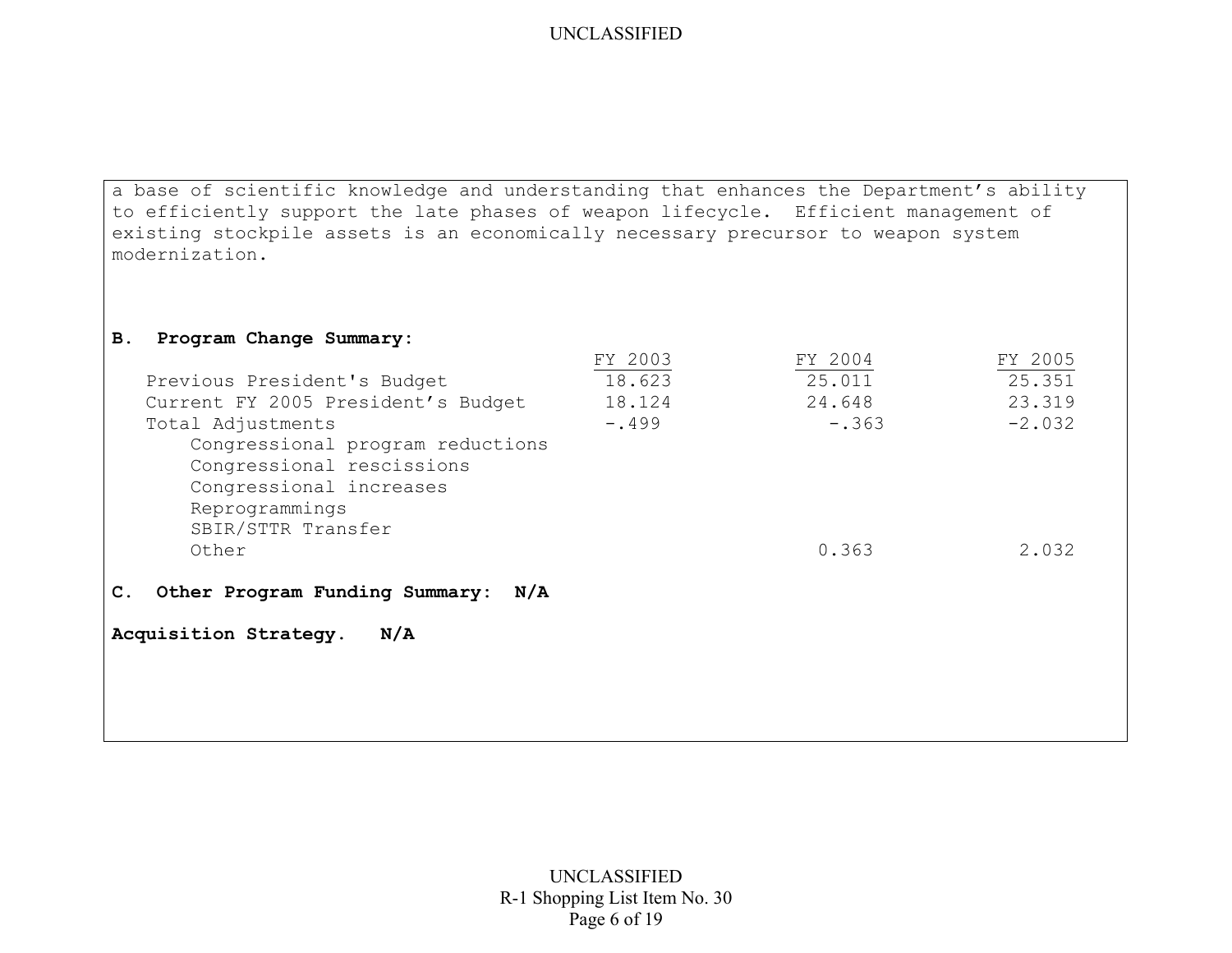|                                                              | Fiscal Year (FY) 2005 Budget Estimates<br>Exhibit R-2a, RDT&E Project Justification |             |             |             |            |             | Date: February<br>2004 |  |
|--------------------------------------------------------------|-------------------------------------------------------------------------------------|-------------|-------------|-------------|------------|-------------|------------------------|--|
| Appropriation/Budget<br>Activity<br>RDT&E, Defense Wide/BA 3 | Project Name and Number<br>Joint DoD/DOE Munitions PE 0603225D8Z                    |             |             |             |            |             |                        |  |
| Cost (\$ in millions)                                        | FY<br>2003                                                                          | FY.<br>2004 | FY.<br>2005 | FY.<br>2006 | FY<br>2007 | FY.<br>2008 | FY<br>2009             |  |
| DoD/DOE Munitions/P225                                       | 18.124                                                                              | 24.648      | 23.319      | 25.256      | 25.552     | 26.015      | 26.012                 |  |

### **(U) A. Mission Description and Budget Item Justification:**

(U) This R&D program is a cooperative, jointly funded effort between DoD and DOE to pursue new and innovative warhead, explosive, and fuze technologies in order to bring about major improvements in non-nuclear munitions. This program supports the development and exploration of new munitions concepts and technology preceding system engineering development. Through our funding arrangement with DOE, DoD resources are matched. More importantly, this relatively small DoD contribution effectively taps the annual billiondollar DOE RDT&E investment by accessing the specialized skills, scientific equipment, facilities and computational tools not available in DoD.

(U) The effort exploits the extensive and highly developed technology base resident in the National Laboratories relevant to achieving the goal of developing capable, costeffective conventional munitions, and leverages DoD investments with matching DOE investments. The current program supports 44 projects in warhead technology, energetic materials, advanced initiation and fuze development, munitions lifecycle technology, and munitions modeling and simulation. A specific Service laboratory sponsors each of these projects. The program is administered and reviewed by a Joint Technical Advisory Committee composed of members from the Army, Navy, Air Force, Special Operations Command, OSD, and DOE. Projects are peer-reviewed semi-annually by DoD Service Laboratory/Technical Center personnel in order to monitor technical excellence and ensure that the technologies under development address priority DoD needs. The program is integrated with Service efforts through the Project Reliance Weapons Panel and participation in the Defense Technology Area Plan for Conventional Weapons. The program is reviewed under the Technology Area Review and Assessment process. After reviewing the program, the most recent Weapons TARA panel assessed the program as follows: broad range of products transitioned to DoD as a result of program efforts; effectively leverages DOE expertise and funding; critical computational tools provided to DoD; well integrated into

> UNCLASSIFIED R-1 Shopping List Item No. 30 Page 7 of 19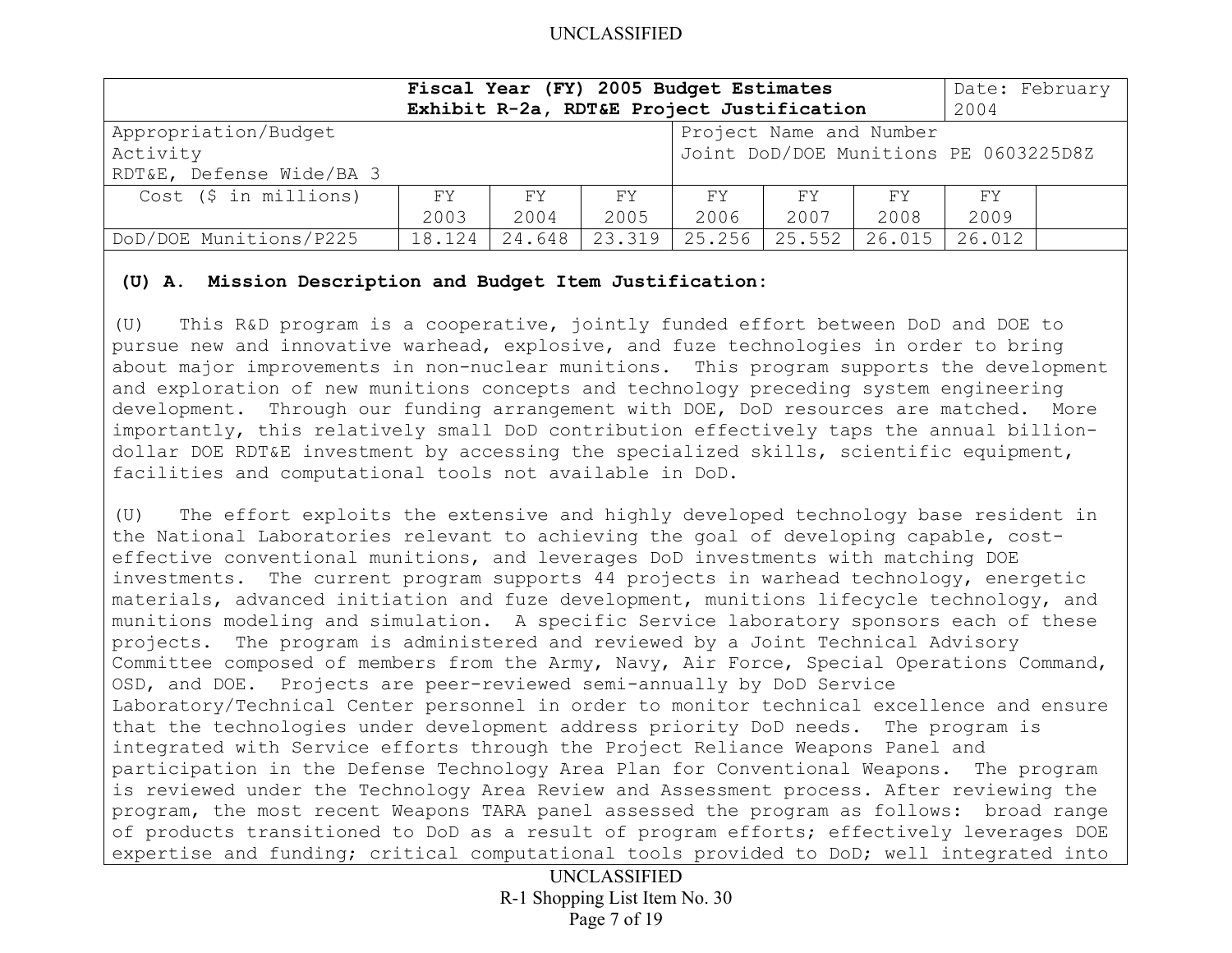Service efforts; Technology Coordination Groups provide an effective forum for technical collaboration.

# **B. Accomplishments/Planned Program**

| Accomplishment/Effort/Su<br>btotal Cost | FY 2003 | FY 2004 | FY 2005 |  |
|-----------------------------------------|---------|---------|---------|--|
| Initiation, Fuzing, and<br>Sensors      |         | 5.70    | 4.690   |  |

# (U) **FY 2003 Accomplishments:**

(U) In FY 2003, improvement of electronic safing, arming and firing systems continued with a focus on miniaturization, cost reduction and shock survivability for hard target penetrators. This year, miniaturization of the next generation microCDU continues with modeling of the discrete electronic components. The current design has a package volume of  $0.030$  in<sup>3</sup>. The components were assembled and mounted onto a CDU flex cable configuration designed to wrap around the ceramic capacitor, operated at 1000 V, and successfully demonstrated to hold off 1500V. In late FY2002 detonation of HNS or CL-20 explosive with this microCDU design will be demonstrated. In support of a viable fuze industrial base, work is ongoing with Raymond Engineering and other suppliers on improving the manufacturing process for chip detonators and characterizing their performance. Nanostructured Multi Layer (NML) technology has the potential of reducing the size of a fireset capacitor by a factor of 10 to 100. Towards this goal, a total of 68 NML one, tow, three, and four capacitors, of four different configurations were fabricated and are currently awaiting testing. This is the first important step towards the fabrication of an NML capacitor of greatly reduced volume. As low voltage fuze architectures are developed, it is anticipated that the ability to physically move or

> UNCLASSIFIED R-1 Shopping List Item No. 30 Page 8 of 19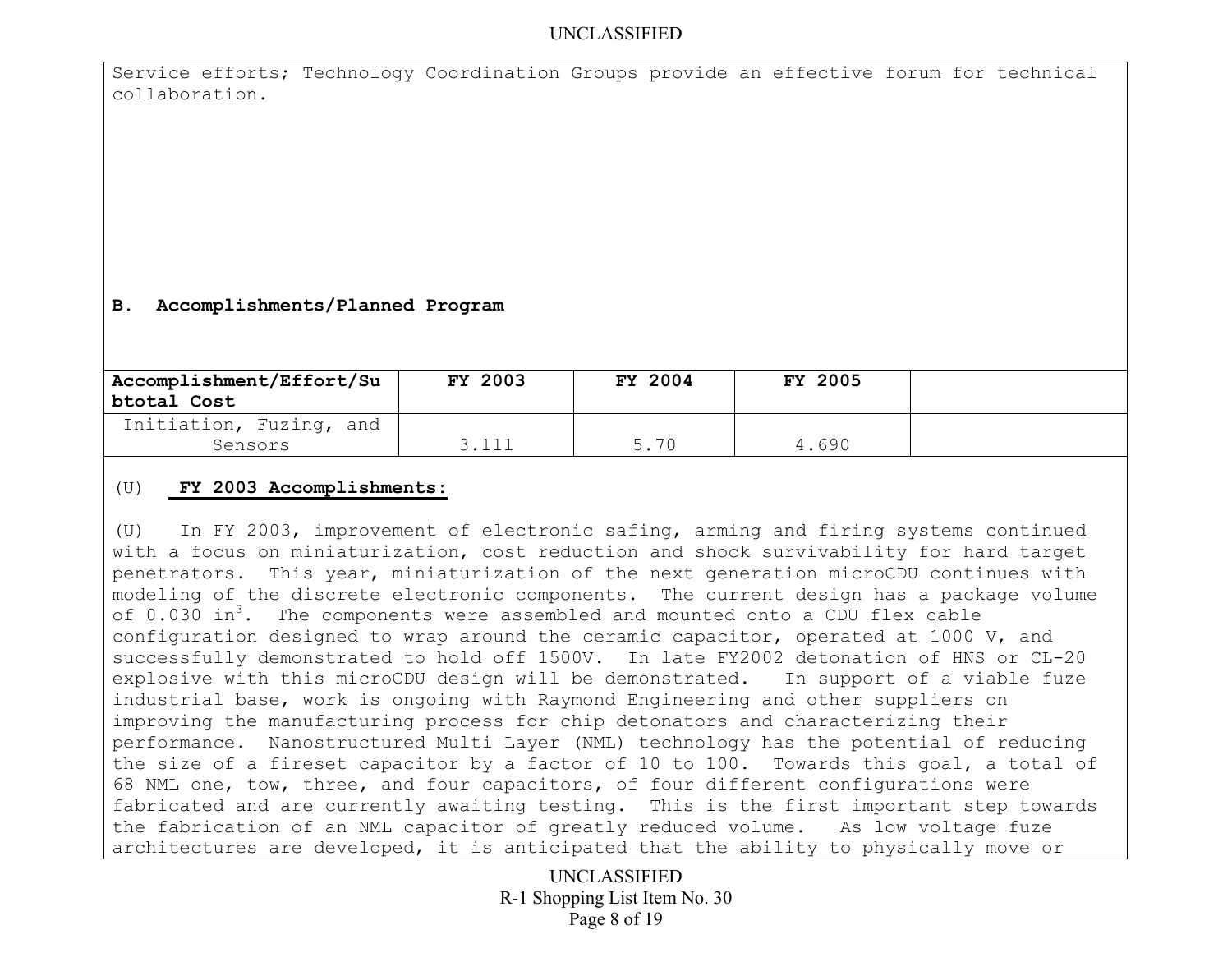block fire train elements (e.g. micro energetic materials) will be a primary feature of out-of-line systems. In support of these architectures, the ability to integrate micro energetic materials with MEMS devices will become a crucial technology. Accordingly, an effort is in place to learn how to preferentially load or coat simple MEMS structures with film energetic materials. Specifically, methods for patterning explosive materials using both reactive ion etch and lift-off techniques were successfully studied. As a result of this initial inquiries, a dedicated energetic material deposition system is being has been installed at Sandia which will enable the production of microenergetic devices by sequential CHNO deposition. Towards the program goal of demonstrating a prototype ESAD in a high-velocity penetrator in FY2003, characterization of detonators, capacitors, and switches in shock environments for application to hard target munitions was completed. A principal issue in multipoint initiation systems remains determination of the physical reasons for power-sharing inefficiencies and/or current oscillations in multipoint slapper arrays. In order to address this issue, current distribution was measured for incorporation into a validated electrical model that can be used to optimize multipoint array design. Support and development of the knowledge base tool for preservation of advanced initiation technology continued with an expanded scope that included other fireset components beyond detonators.

(U) In the sensors are, there is uniquely important work on precision guidance based on synthetic aperture radar (SAR) technology. While currently employed in UAVs, there is a need for a much reduced weight, reduced cost SAR, termed miniSAR. In 2003, the designs for the key components were completed and fabrication begun.

#### **(U) FY 2004 Plans:**

(U) A new project is starting with a focus on millimeter scale initiation and detonation. This work will attempt to understand the behavior and response of thin layers and small quantities of explosives, as are required for all MEMS based fuzing and microfiresets. This is a key enabling technology for miniature munitions and remains a largely unstudied field. Specific work plans for 2004 include measurement of run to detonation and failure diameter studies on HNS-IV, CL-20 and high surface area PETN. Development and demonstration of improved components and architectures for robust, lowcost, miniature safing, arming and firing systems will continue. Individual control of multiple initiation sites within a warhead using silicon fireset circuits will be demonstrated. Initial testing of extrudable explosive formulations will be completed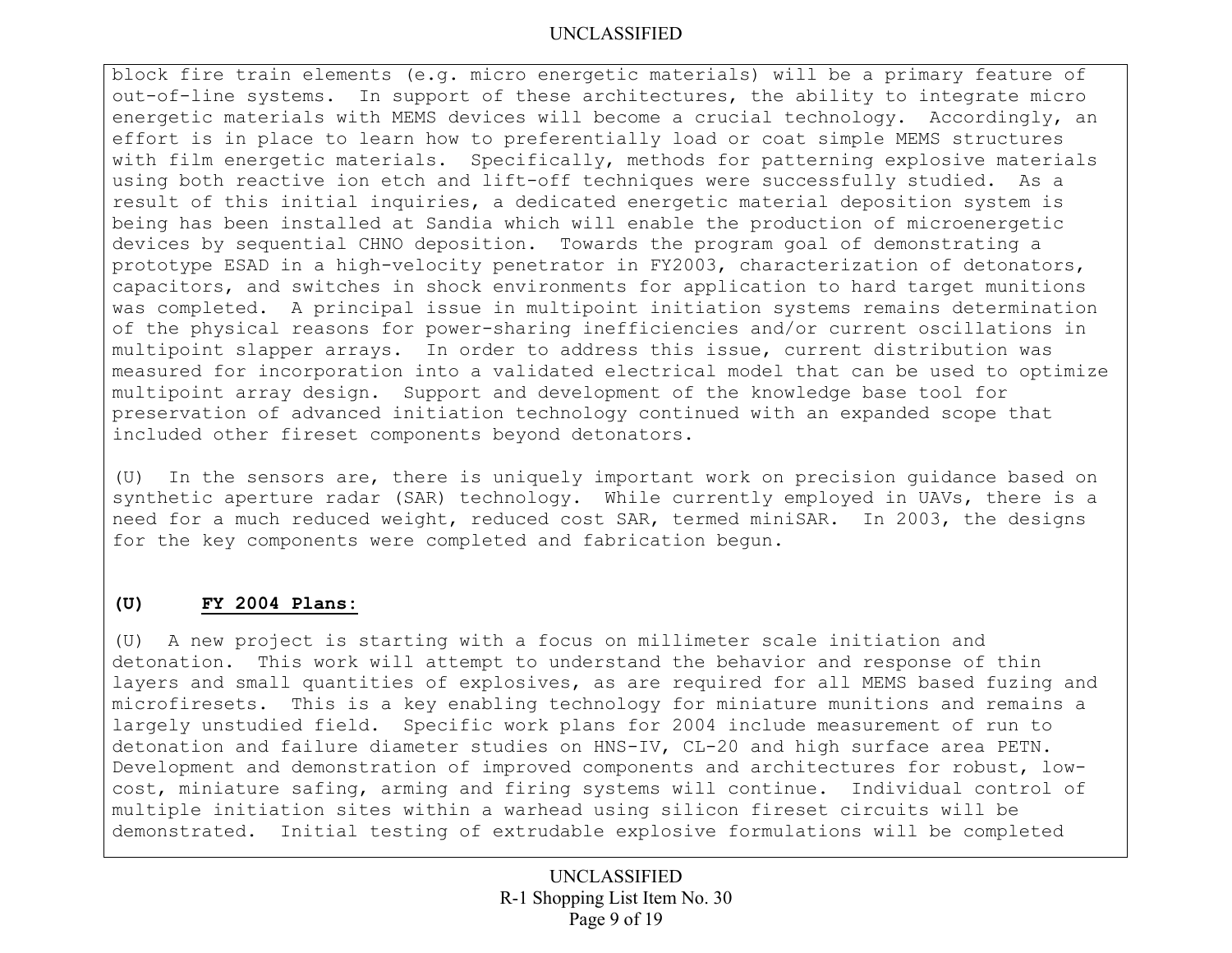and evaluation will continue and commercial sources for a robust manufacturing technology base will be explored. An integrated capacitor and switch in a single package will be demonstrated for use as a next generation microfuze component. Current state of the art micro-fuze technology will be applied and focused on Special Operations Forces (SOF) requirements in order to enhance and expand SOF capabilities in various mission scenarios. The latest miniaturization technology will be transitioned to production-type facilities and to the Services in order to begin exploitation. The study to understand and predict instabilities in multiple-slapper, highly miniaturized systems will be completed towards the design of highly reliable and uniquely flexible ordnance systems. Experiments will be performed that will enable development of the theory and models of explosive behavior in very small geometries (microdetonics). Materials resulting from new formulations and the sol-gel process will be characterized and performance tested. MEMS devices will be characterized and tested in stressing high-g environments. Complete most subsystems of the miniSAR and form an industrial partnership to develop components, where appropriate.

#### **(U) FY 2005 Plans:**

(U) Conduct tests to demonstrate and evaluate the utility of rapidly prototyped multipoint initiation systems to enhance the performance of munitions. Evaluate reduction in development cycle time and cost achieved by rapid prototyping, as well as improvement in multi-point bridge performance gained from careful control of individual bridge geometry. Continue component miniaturization and cost reduction efforts. Demonstrate a packaged microtransformer for use in miniaturized munitions. Complete streak photography and VISAR diagnostic measurements for improved slapper detonator efficiency. Perform Detonation Shock Dynamics (DSD) analysis of initiation system transfer into a main charge. Implement viable multipoint diagnostics, such as magnetic probes or PVDF gauges, onto an array for use in warhead evaluation tests. Continue Development of MEMS CDU components. Demonstrate a packaged MEMS-SAD. Complete set of environmental tests on second generation Silicon Fireset assemblies. Implement a 6 kV single n-MCT switch sufficient for initiating a multipoint array. Design a minimum energy slapper and extrudable explosive system for use in adaptable warheads. Towards a miniature, optically charged fireset, complete development of very small 10 layer capacitors and begin integration of nanostructure multilayer capacitor and switch. Continue detonator designs requiring reduced micro joules of stored energy to fire. Complete prototype impact triggered MEMS fuze. Transition rapid prototyping technology. Complete and fly the initial phase 1 version of miniSAR.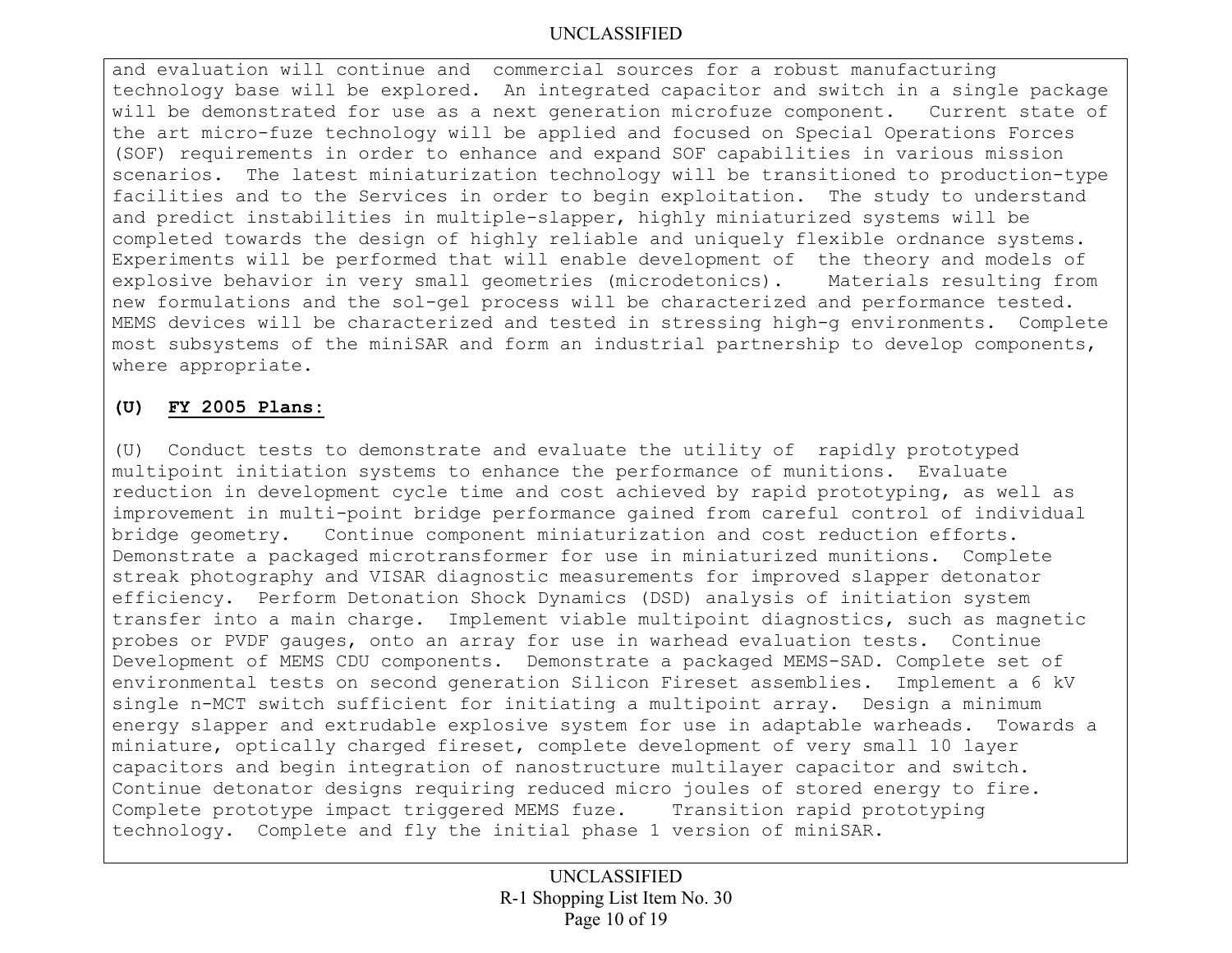| Accomplishment/Effort/<br>Subtotal Cost | 2003<br>FY. | FY 2004 | <b>FY 2005</b> |  |
|-----------------------------------------|-------------|---------|----------------|--|
| Energetic Materials                     | 5573        |         | .750           |  |

### (U) **FY 2003 Accomplishments:**

(U) Concern from the DoD 2000 Weapons TARA regarding the need to maintain weapon lethality as weapon and platform size decrease were addressed in efforts to synthesize, characterize and scale-up new energetic materials with increased or tailored performance and decreased sensitivity. The development and characterization of new insensitive and new high-energy, high power materials continues with synthesis based on theoretical molecular design and insight. A host of new molecules are synthesized and evaluated each year. Those with promise are shipped in small quantities to DoD labs for further test and evaluation. Potentially significant output from this work is high nitrogen molecules as burn-rate modifiers for gun propellants, with the added attribute of reduced barrel erosion. An example is LLM-105, an attractive new booster material, which is being characterized in booster-size samples to evaluate its initiation threshold, cold temperature performance, and density and flyer size effects. Efforts are underway in this program to exploit opportunities in nano-energetics by developing nano-structured and engineered energetic materials, including sol-gel derived materials, and evaluating their effectiveness and utility for warhead applications. Energetic nanocomposites are of great interest as reactive materials, and accordingly have particular processing requirements. These were demonstrated as possible during 2003. Sol-gel chemistry was also applied to a method for producing high surface area nanometric  $WO_3$ . A new effort in 2003 was the study of the formulation of dense inert metal explosives (DIME), which have significant near-field damage capability. The materials combine explosives with metal powders in a uniform mixture. A cast-sure system of TATB and tungsten was developed and tested. Safety tests of the material were conducted successfully.

(U) Cheetah is a thermochemical code which predicts the performance of new explosives and is invaluable in explosive formulation efforts and is widely used throughout the Department for explosives and propellant analyses. In FY 2003, Cheetah underwent a major re-organization into a component architecture, which will simplify the development and maintenance of the code in future years. Also, significant improvements were made to the scientific capabilities of the code with the implementation of new chemical kinetics, allowing for real gas equations of state to be used. Efforts to develop and validate computational tools for predicting munition system response to operational threat and

> UNCLASSIFIED R-1 Shopping List Item No. 30 Page 11 of 19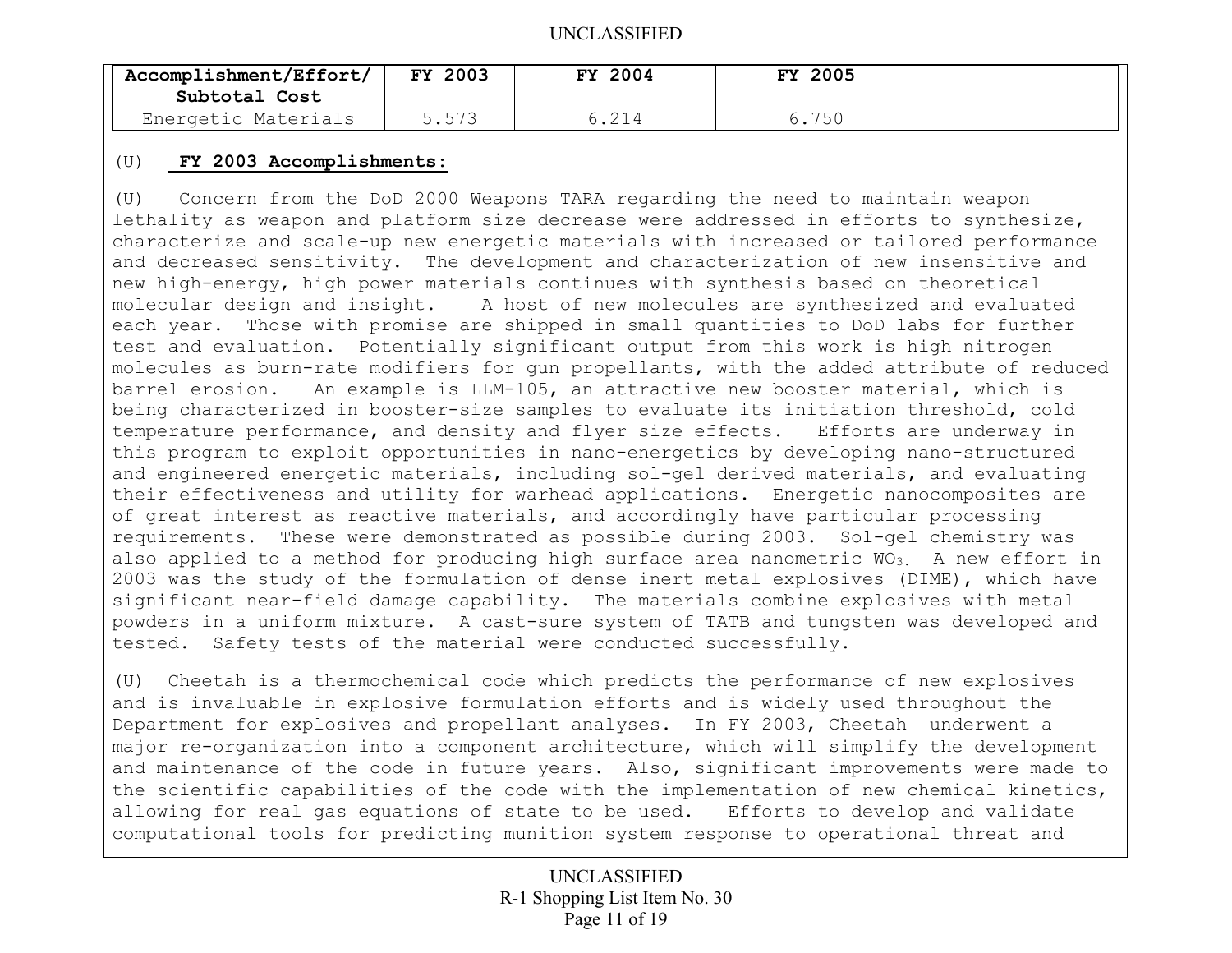computational capability. The first generation of simulation tools for munitions response to accident environments has been exercised against test data to validate the codes and expand their ability to predict weapon system performance and response in accident situations. Experiments were run in 2003 using strand burners and scaled thermal explosion experiments to benchmark ALE3D. Also, the same code was used to evaluate laser lethality of munitions, subject to attack with high power lasers. Results indicate different mechanisms are important for laser heating, leading to unique results. Experiments to determine mechanical properties of both fielded high explosives and their constituents continued for development and validation of high explosive mechanical response models. Specifically, PBXN-110 and Al-Teflon materials were characterized in support of ongoing Navy applications. The creation of new HEDMs continued, along with the development and implementation of accurate techniques for determining crystal structure and energy content of the newly synthesized materials. While progress is slow in this difficult field, progress was made in characterizing and determining energy content in new laboratory-created extended solid materials.

#### **(U) FY 2004 Plans:**

(U) Efforts to synthesize, characterize and scale-up new energetic materials with increased or tailored performance and decreased sensitivity will be continued. Coordination with the national advanced energetics initiative will also continue towards re-invigorating the energetic materials skill base within the Department. A summary report documenting the synthesis and scale up of LLM-105 as a booster explosive will be distributed to the energetics and fuzing communities in completion of the effort. FY 2003 advances in sol-gel metal oxide chemistry will be applied and focused on applications development and testing in support of specific Service requests for readily processed reactive materials and high performance thermitics. Energy and performance measurements of CO-derived and nitrogen HEDM's macro-samples will be completed and the synthesis of additional extended solid HEDMs will be explored. In FY 2004, Cheetah 4 will be released to the DoD community for performance predictions of an extended set of energetic materials. Development of ignition phenomenology models and design of ignition location experiments will be completed in support of the effort to validate and expand codes for predicting weapon system performance and response in accident situations. The effort to preserve and transition energetic materials technology generated by the community will continue with the distribution of an extended APEX database that will include over 500 energetic materials of different molecular structure. Support of enabling energetic materials technologies for low collateral damage munitions will expand

> UNCLASSIFIED R-1 Shopping List Item No. 30 Page 12 of 19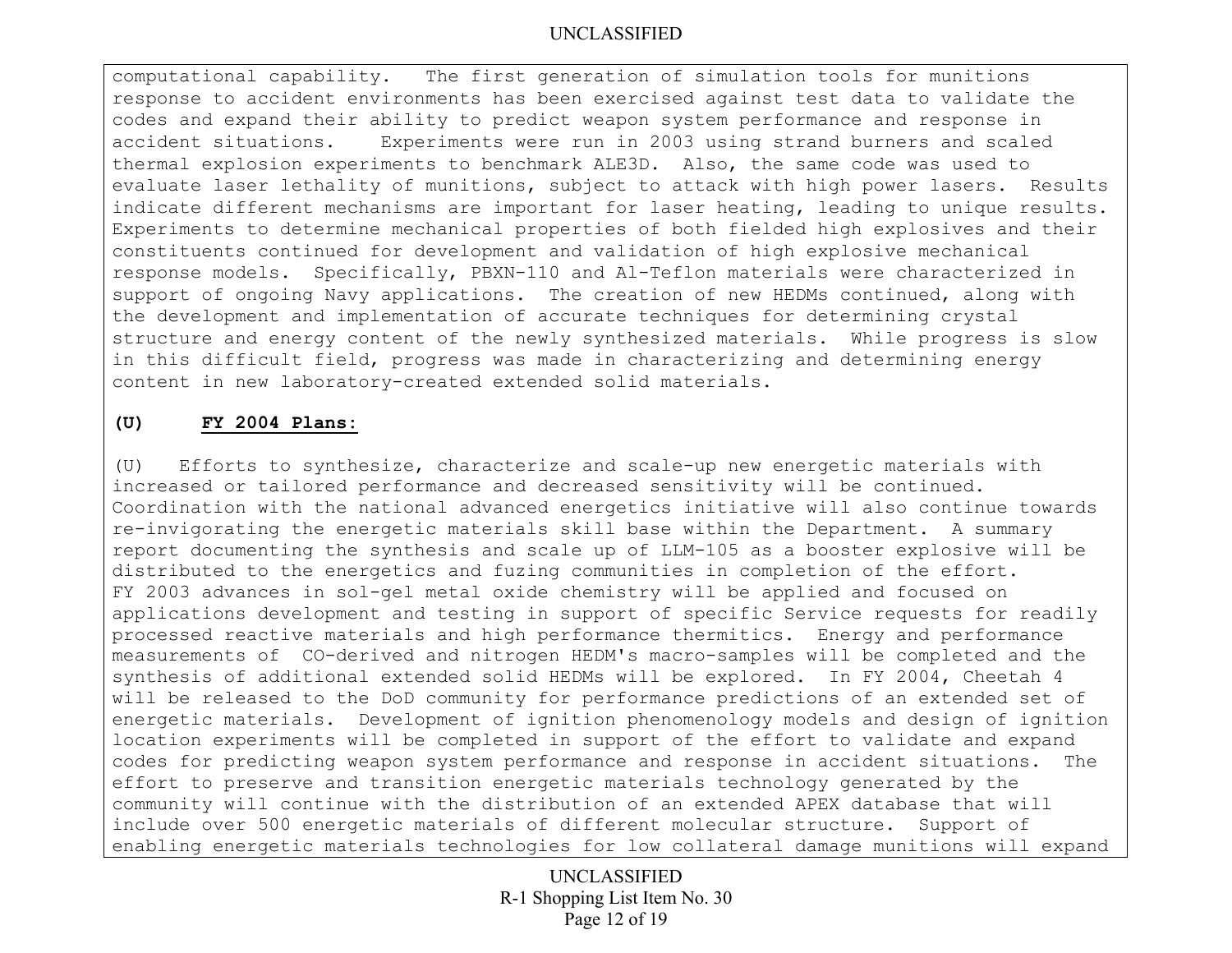with the development of near-field and far-field product equations of state for the baseline explosive fill selected in FY 2003. Energetic materials requirements for SOF focused microfuze technology activities will be supported through testing of different nano-fuel/oxidizer formulations and incorporation of multi-layer energetic materials into propagation micro-channels.

# **(U) FY 2005 Plans:**

(U) Continue development of nanoscale, microscale and mesoscale energetic materials with enhanced performance that are less sensitive and cost effective enablers for defense transformation. Demonstrate and characterize sensitivity and burning of hydrogen and nitrogen mixtures with nano-metals. Continue processing, scale–up, and performance characterization of low collateral damage energetic materials. In the area of high nitrogen energetic materials, continue measurements of burn rates and pressure-time histories for burning HN mixtures with nano Al, metals, and MIC; complete performance and sensitivity testing of azo-formamidines. Continue updating APEX explosives database on an 18 month cycle. Complete synthesis of ANTZ based target molecules as a new insensitive energetic material ingredient and synthesis precursor. Complete sol-gel metal oxides weaponization. Complete analysis of Navy fast cookoff experiments. Deliver high explosive grain scale continuum model for use in predicting the performance of plastic bonded explosives.

| Accomplishment/Effort/ | <b>FY 2003</b> | FY 2004 | <b>FY 2005</b> |  |
|------------------------|----------------|---------|----------------|--|
| Subtotal Cost          |                |         |                |  |
| Computational          | 2.560          | 6.095   | 5.487          |  |
| Mechanics and Material |                |         |                |  |
| Modeling               |                |         |                |  |

# (U) **FY 2003 Accomplishments:**

(U) Predicting the behavior of weapons in their operating environment is essential to the development of lethal, accurate, and cost effective systems. Lagrangian and Eulerian hydrocodes, coupled code systems, arbitrary Lagrangian-Eulerian (ALE) codes, and supporting materials models and constitutive relations developed at the nuclear weapons

> UNCLASSIFIED R-1 Shopping List Item No. 30 Page 13 of 19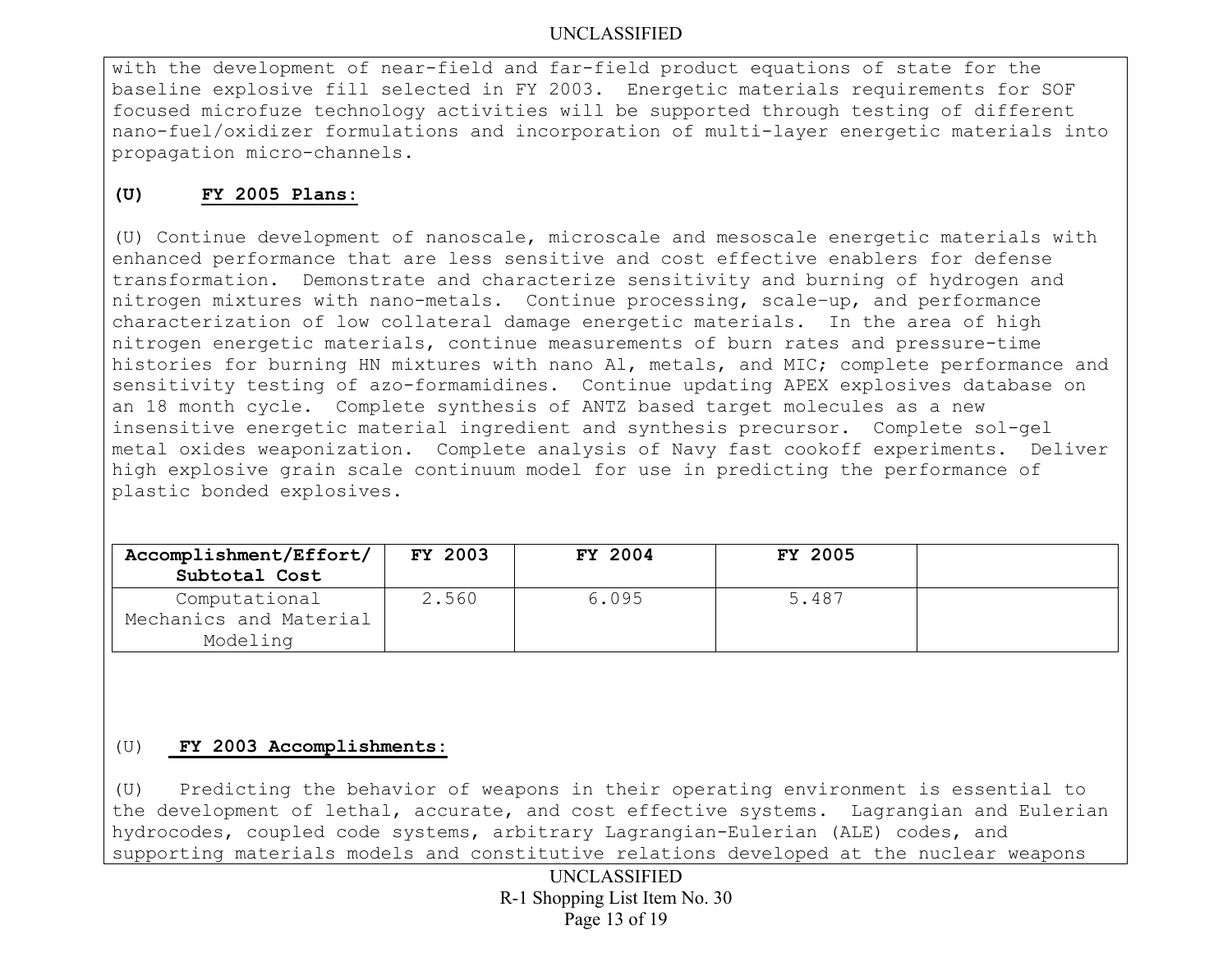laboratories have been improved and adapted to DoD problems and transitioned to the DoD user community for use in warhead design and evaluation. This program provides prompt and direct access to the substantial investments in computational mechanics and materials modeling by the DOE and acts as the conduit for direct transition. Specific activities supporting the technology transition include distribution of computational tools to the DoD community, support of DOE codes on centralized DoD computing systems, training of the user community, and consulting as needed. Additionally, a new effort in FY02 commenced to study fragmentation and dynamic fracture of materials. Highly diagnosed experiments were conducted to generate a data base to benchmark computational models. Also, in 2003 a new emphasis was initiated on multiphase flow simulation. This area is of importance to the modeling of explosive mixtures heavily loaded with particulates, as well as in the prediction of the dispersal of agents introduced into an airstream. Blast loading of structures, applicable to structural integrity of dams subject to attack was another area of new emphasis. Sample problems were run in both of these new areas.

### **(U) FY 2004 Plans:**

(U) Note that the large increase in funding for this technology area stems from the reallocation of projects which previously were located in the Energetic Materials area. The increase in funding level does not indicate significant increase in activity. The new projects in this area relate to the modeling of the mechanical properties of explosive, polymers, and the generation of test data to validate the computational models. The development of Eulerian, Lagrangian, coupled and ALE codes relevant to the design and evaluation of munitions will continue. Efforts will continue in the development, implementation and validation of material constitutive and failure models supporting the simulation of warhead formation and warhead/target interactions. The program also provides a conduit to the improved materials models emerging from the DOE Advanced Strategic Computing Initiative providing high resolution, accurate predictions of materials behavior and failure relevant to the analyses of weapon systems. The transition and support of these tools and models along with user training will be provided as needed. A particular growing effort in this year is the development of a mixed phase flow calculational capability to describe inert particle loaded explosives. This capability is essential to the understanding of low collateral damage phenomena.

# **(U) FY 2005 Plans:**

(U) Continue to develop, extend and apply the hydrocodes and associated materials models for warhead design and evaluation. Ongoing code and material model development

> UNCLASSIFIED R-1 Shopping List Item No. 30 Page 14 of 19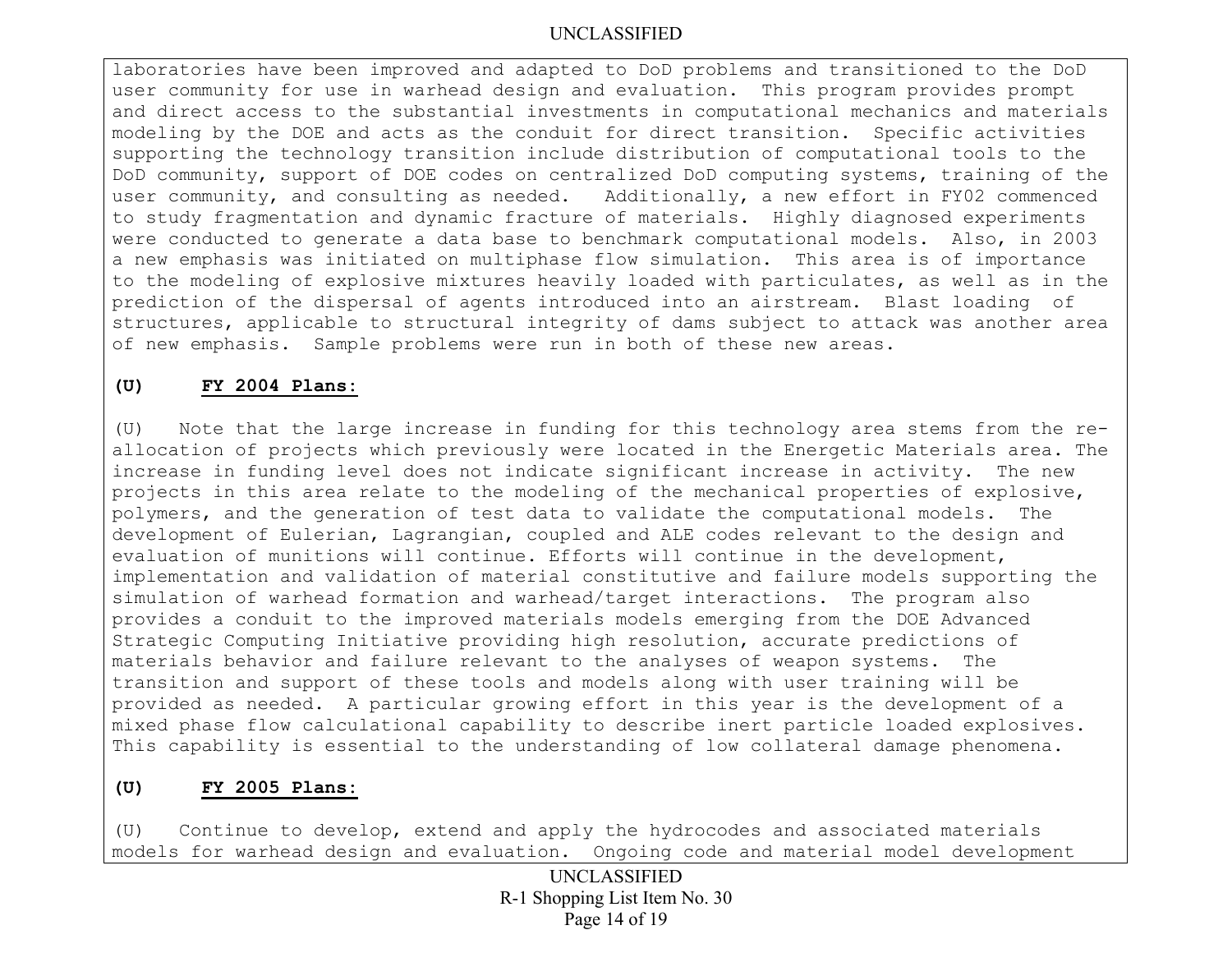will continue to focus on greater accuracy, improved physics, and extension to mixed phase flow problems. Continue to support the transition of these tools, the training, and consulting for the DoD user community. Complete tensile plasticity and damage model extension for use within warhead design codes. Towards a robust, mesh free warhead design tool, begin extension of Dual Particle Dynamic (DPD) methodology to three dimensions. Complete integration of CTH and NEVADA design tools. Complete fragment explosive initiation modeling in support of DoD initiatives. Continue advanced material model implementation for warhead design and evaluation. Validate predictive capability for low collateral damage munition performance and effect..

| Accomplishment/Effort/<br>Subtotal Cost | FY 2003 | FY 2004 | FY 2005 |  |
|-----------------------------------------|---------|---------|---------|--|
| Warhead Technology &<br>Integration     | 4.650   | 4.034   | 3.664   |  |

#### (U) **FY 2003 Accomplishments:**

(U) In FY 2003, a suite of oblique penetration tests was begun. Through the use of a newly-developed 3-axis accelerometer, initial impact off-normal conditions will be utilized to benchmark computational models. Case materials research has been underway for a number of years and a report will be published in 2003 documenting findings on various materials and processing investigated. A new penetrator steel, ES-1, has been developed as a low-cost alternative to high-alloy steels such as HP-9-4-20m AF1410, and AerMet 100. ES-1 is scheduled for use in the next generation of BLU-113. Many wellcontrolled benchmarking experiments are being conducted for comparison with code predictions to evaluate modeling capability for oblique impact, varied geologic materials, and the effect of target diameter. A jointed penetrator concept was investigated as a future concept offering lower cost and much reduced production time. The cluster charge concept, which originated several years ago, was extended to include performance measurements against various in-situ geological targets, including tuff, limestone, and granite. Effects of target strength and porosity were documented. A project initiated in 2002 to provide a low collateral, discriminate lethality capability is continuing. This project includes and integrates the component technologies of DIME and fiber composite case structures to provide the discriminate lethality capability. Contributions from across the program are required for the development of this new capability and the integration of the efforts is carried out as part of Warhead Technology and Integration Technical area. Integration is seen as a vital element of all

> UNCLASSIFIED R-1 Shopping List Item No. 30 Page 15 of 19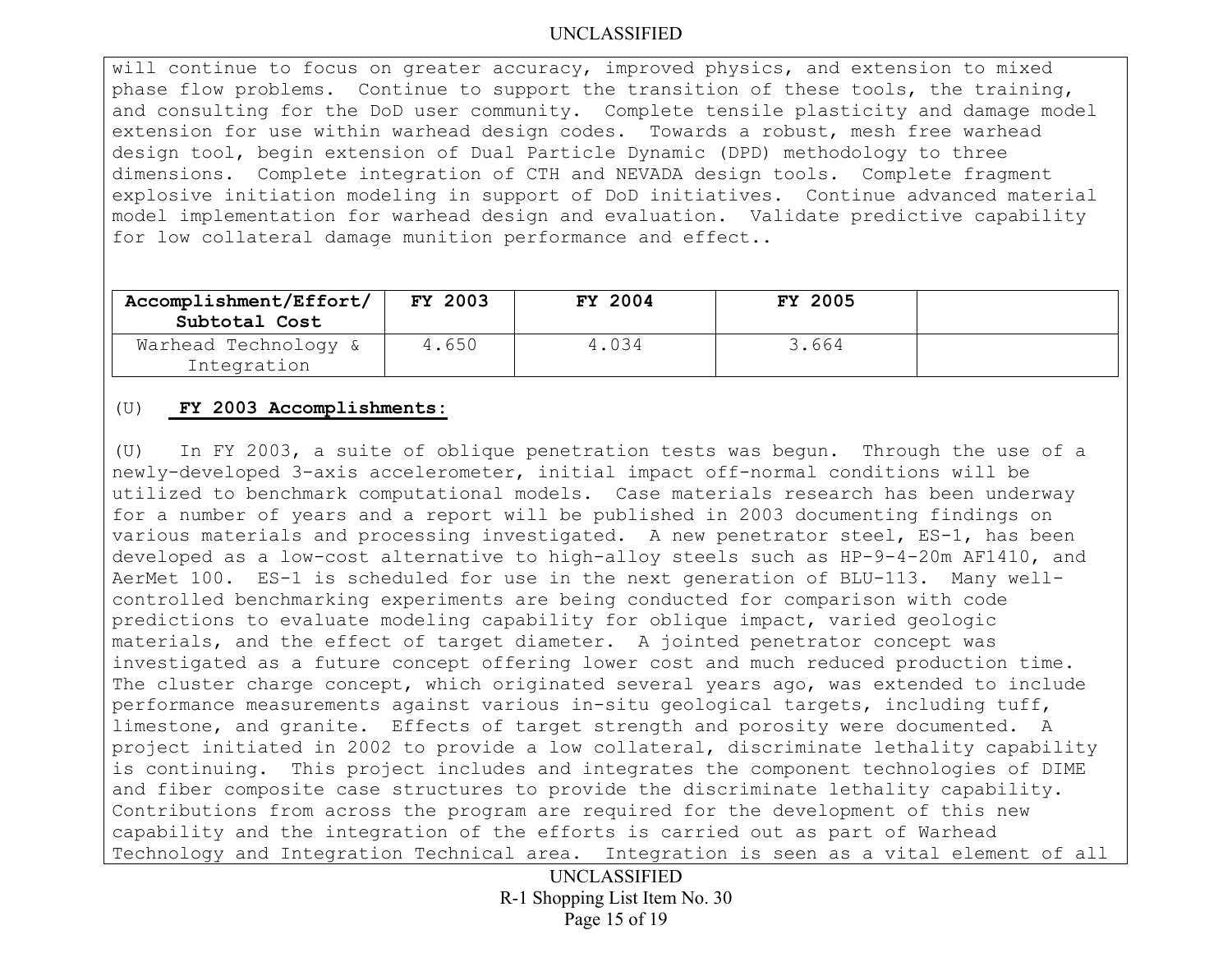future munitions, with its own set of unique issues not seen in discrete component development. In recognition of this fact, the title of this technology area was modified.

# **(U) FY 2004 Plans:**

(U) Integration of all the components necessary for a low collateral damage munitions concept will occur. Energetic formulation, composite, case, and performance predictions based on modeling to date, will be combined in this effort. Near term applications of this technology are believed possible based on these tests. Efforts to provide enabling technologies for defeat of hardened military targets will continue in FY 2003. Dynamic compression studies of ES-1 and high-alloy steels will be completed and documented. Three axis oblique penetration experiments into concrete targets will generate a data base for the DoD and DOE communities for code and model benchmarking. The focus will be on obtaining data that reveals the dynamic rotations of the penetrator during entry and the resulting trajectory. The data will be provided to the DoD community for use in validating and benchmarking hard target design tools. Several new tasks will be initiated to look at penetration in multi-layer targets, angle of attack effects on penetration and payload survivability, and a boosted penetrator concept as a means to increase penetration depth. The development and integration of the computational, explosive, penetration, and composite material technologies required for an enhanced alternative to the use of inert munitions against soft targets in urban areas will be accelerated. Low collateral versions of existing bomb, such as Mk 82, are being fabricated and prepared for comparative test evaluation. The processing contribution of metal liner materials to enhanced performance will continue with the emphasis on studying special grain boundaries. Previous work in the commercial arena has demonstrated significant mechanical and corrosion resistance properties are achievable through control of grain boundaries. Temperature measurements of shocked materials will be applied to a variety of metals shocked to various stress states. Focus will continue on the science-based technology projects relating warhead performance to material properties under dynamic conditions as a prelude to improved computational modeling and the transition of improved warhead designs to developmental and fielded weapon systems. The simulations of the Ta liner test-bed experiments will be continued in order to assess the utility of the new materials models in the warhead design process.

**(U) FY 2005 Plans:**

(U) Continue low collateral damage verification and validation testing in comparison with

UNCLASSIFIED R-1 Shopping List Item No. 30 Page 16 of 19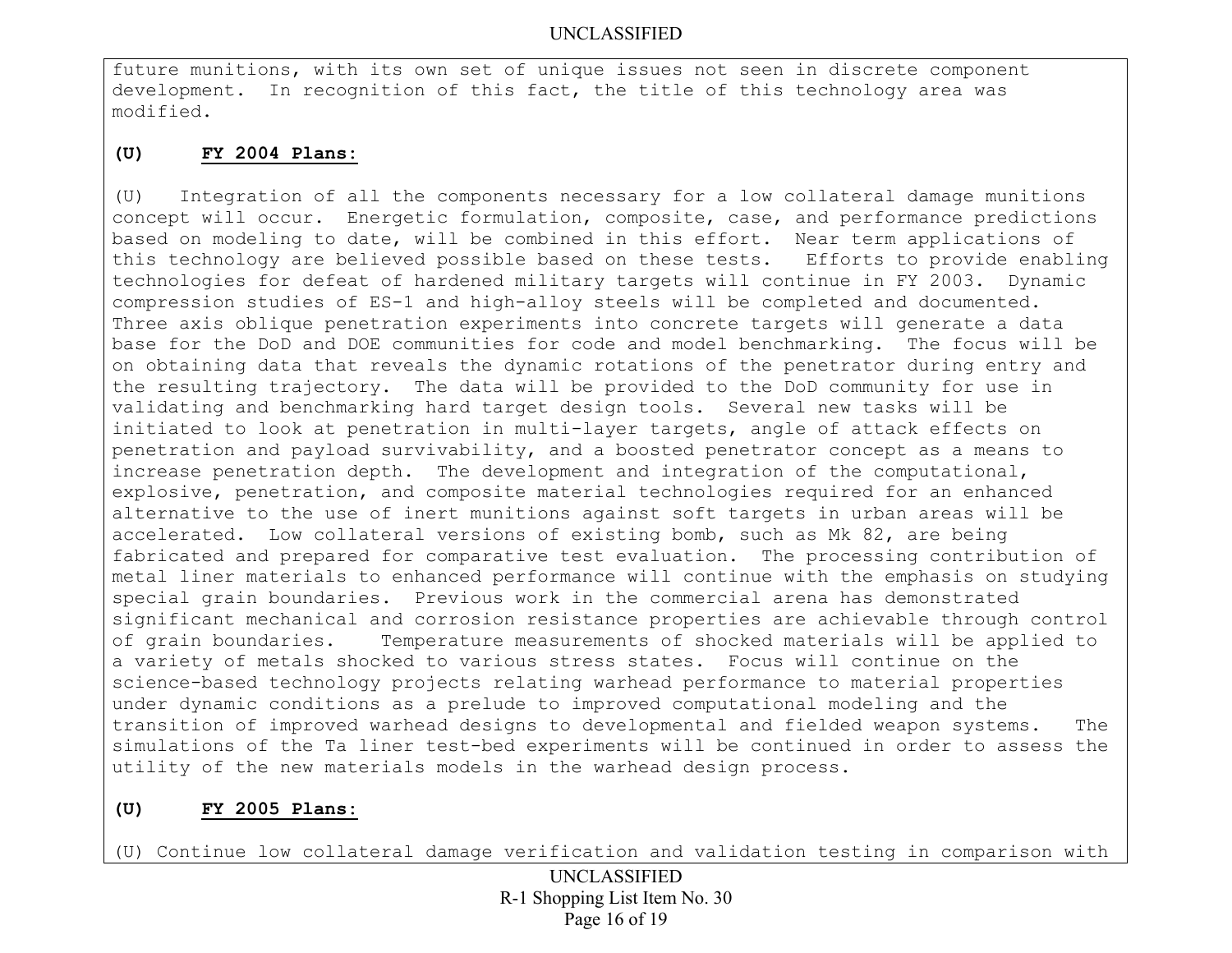current best baseline munition. Use test data to evaluate simulation capability in predicting target damage. Continue the study of advanced hard target penetrator concepts and adapt designs to state-of-the-art materials and manufacturing methods. Complete instrumented oblique penetration tests using the 3 axis data recorder. Complete target size penetration tests aimed at reducing the cost of penetration tests for the community by obtaining evidence of a size scale effect. Continue target diameter benchmarking efforts in support of size-scale effect testing. Continue improvements in modeling of target entry dynamics and trajectory predictions via field testing and analysis. Complete characterization of low cost, high hardness candidate penetrator materials. In the area of design improvements for hard target penetrators, complete survivability design concepts. Continue improvements to the hard target response predictive capability established in the Peridynamic design tool. Complete push control studies using alternative reactive warhead materials. Continue efforts towards an FY 2006 demonstration of energy coupling enhancement through initiation.

| Accomplishment/Effort/<br>Subtotal Cost | FY 2003 | FY 2004 | FY 2005 |  |
|-----------------------------------------|---------|---------|---------|--|
| Munitions Lifecycle<br>Technologies     | 2.230   | 2.605   | 2.728   |  |

# (U) **FY 2003 Accomplishments:**

(U) Femtosecond laser cutting of energetic materials has been successfully demonstrated in the 10 kg explosive tank. This is significant because it gives us the capability to cut systems containing larger amounts of explosives and thus, makes it possible to test mock-ups of weapons systems as well as complete systems. In addition, the process has been successfully extended to cutting propellants; this is a significant milestone that opens the possibility of using the femtosecond laser to demilitarize rocket weapon systems. Determination of a portion of the optimum cutting parameters, safety limits, and geometry limits for munitions related materials and high explosives was also completed. As a result the project is considered mature for this program, with technology available for transition to DoD demil programs. Work on the robotic workcell focused on adapting the system to the disassembly of Adam mine rounds and completing the vision and control algorithms, as well as the associated hardware, necessary to demonstrate completely automated disassembly of a cluster munition with safing of the individual submunitions. This goal was attained in FY 2003. In the area of ageing and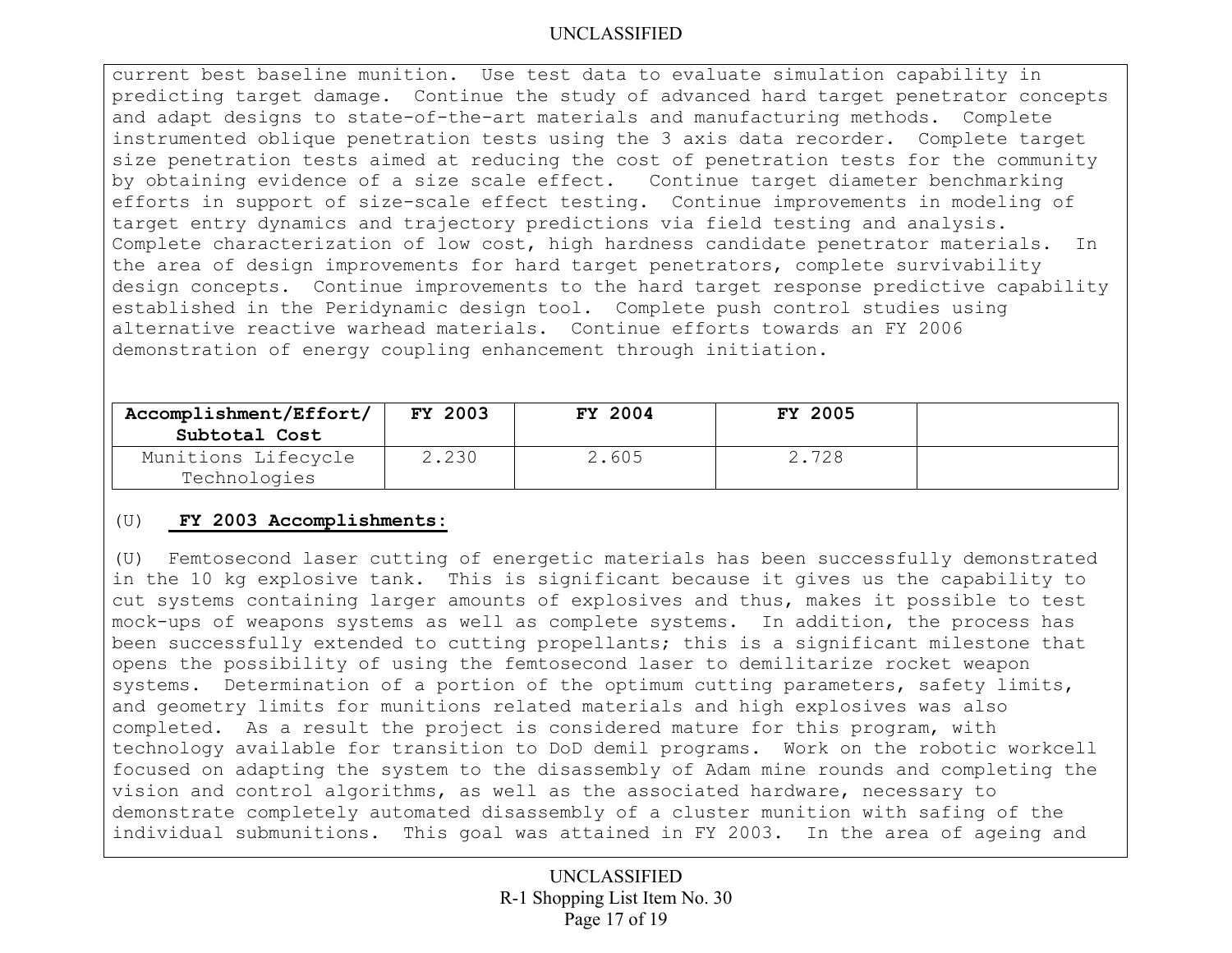predictive means for material lifetimes and failure. The development of materials and system aging models continued with a focus on predicting the reliability of solder interconnects, plastic encapsulated microcircuits, propellants, and adhesive joints. A project initiated to characterize the particle emissions generated from open burn/open detonation (OB/OD) events characterized background signatures for a variety of aerosols including common atmospheric aerosols, biological background and a large number of powders. The result of the work will be an instrument which can satisfy present and future anticipated regulatory requirements on particle emissions from OB/OD events, with a minimum of false positives. Having completed the signature development phase, emissions from small scale munitions were recorded. A new start project was the development of a stand-off sensor for monitoring the position of the receding surface of propellant during rocket motor wash-out. The benefit of the tool is faster and safer washout of large rocket motors.

### **(U) FY 2004 Plans:**

 (U Mid-scale testing of sensors that can detect particle emissions in explosive events will commence. The small and mid-scale sensor test results will be used to generate a data base and analysis tools for standoff identification and specification of particles generated in detonation events. Dissassembly and handling of ADAM mine projectiles will be demonstrated. Adapt the robotics technology to the M77 grenade and demonstrate removal of MLRS M77 grenades from a warhead section. The technology for standoff monitoring of OB/OD events at DoD demilitarization sites will be transitioned to a commercial partner. In the predictive materials aging and reliability area, measurements of the electrical response of dormant storage munition electronic components will commence. Under the aging of propellants task, continue to participate in the service life predictive technology (SLPT) program. This will consist of improved characterization of critical chemical and physical aging processes in composite propellants, and formatting that information into constitutive models for into predictive 3-D reactive-diffusion codes. The particulate emissions identification project will move to actual large-scale open-air detonation events, where soil samples near the event will have been characterized to provide a baseline signature.

# **(U) FY 2005 Plans:**

(U) Complete real time particle size and composition analysis open air testing. Complete isothermal fatigue experiments for solder interconnect reliability studies. Transfer electronic corrosion predictive model to Service demilitarization efforts.

> UNCLASSIFIED R-1 Shopping List Item No. 30 Page 18 of 19